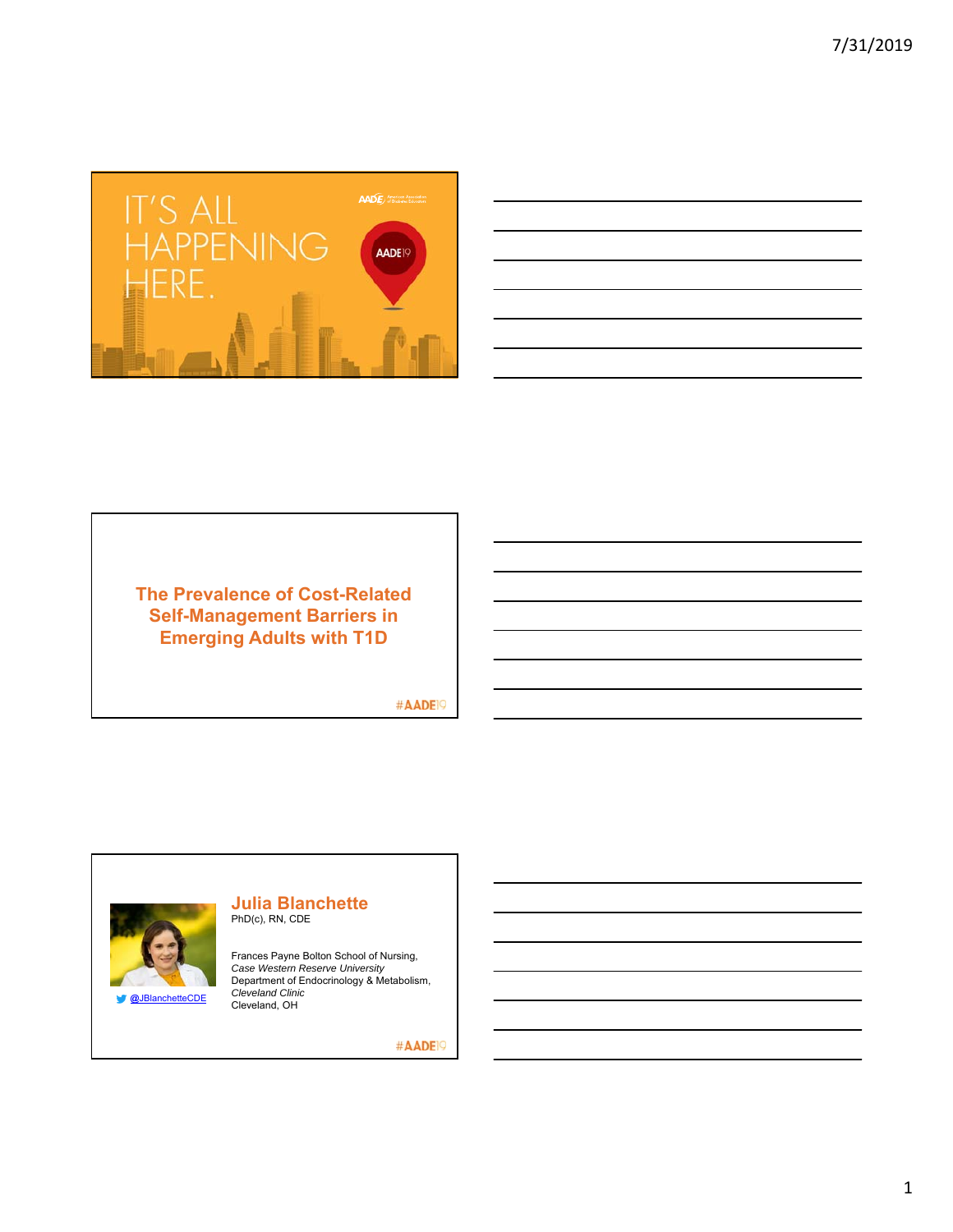## **Learning Objectives**

1. Describe the problem and prevalence of cost-related barriers in emerging adults with T1D

2. Discuss the self-management experiences of emerging adults with T1D who encounter cost-related barriers

3. Provide practical pearls for educating and supporting emerging adults who experience cost-related barriers

#AADE<sup>19</sup>

## **Disclosure to Participants**

- 
- Notice of Requirements For Successful Completion Please refer to learning goals and objectives Learners must attend the full activity and complete the evaluation in order to claim continuing education credit/hours
- Conflict of Interest (COI) and Financial Relationship Disclosures: Presenter: Julia Blanchette, PhD(c), RN, CDE- clinical consultant/financial- Tandem Diabetes, clinical consultant/financial- Dexcom
- Non-Endorsement of Products: – Accredited status does not imply endorsement by AADE, ANCC, ACPE or CDR of any commercial products displayed in conjunction with this educational activity
- Off-Label Use: – Participants will be notified by speakers to any product used for a purpose other than for which it was approved by the Food and Drug Administration.

#AADE<sup>19</sup>

#### • Developmental period between childhood and adulthood1 • Ages 18-25 vs 18-301,8 – Phase 1: Ages 18-241,8 – Phase 2: Ages 25-301,8 • Period of identity exploration, emotional instability, hope, risk-taking, financial insecurity, self-focus1 **Adulthood**<br>**Ahead •** Developmental milestones of financial, living,<br>and self-management independence<sup>1-2,7-9</sup> • Transition from pediatric to adult health care<sup>2,8</sup><br>• Begin to transition away from parental support<sup>4</sup> • Begin to transition away from parental support<sup>1-2</sup> • Experience frequent changes/lapses in health insurance coverage, popularity of high-deductible plans<sup>9</sup> #AADE<sup>19</sup> • Lower starting salary's<sup>9</sup>

**Introduction: Emerging Adulthood**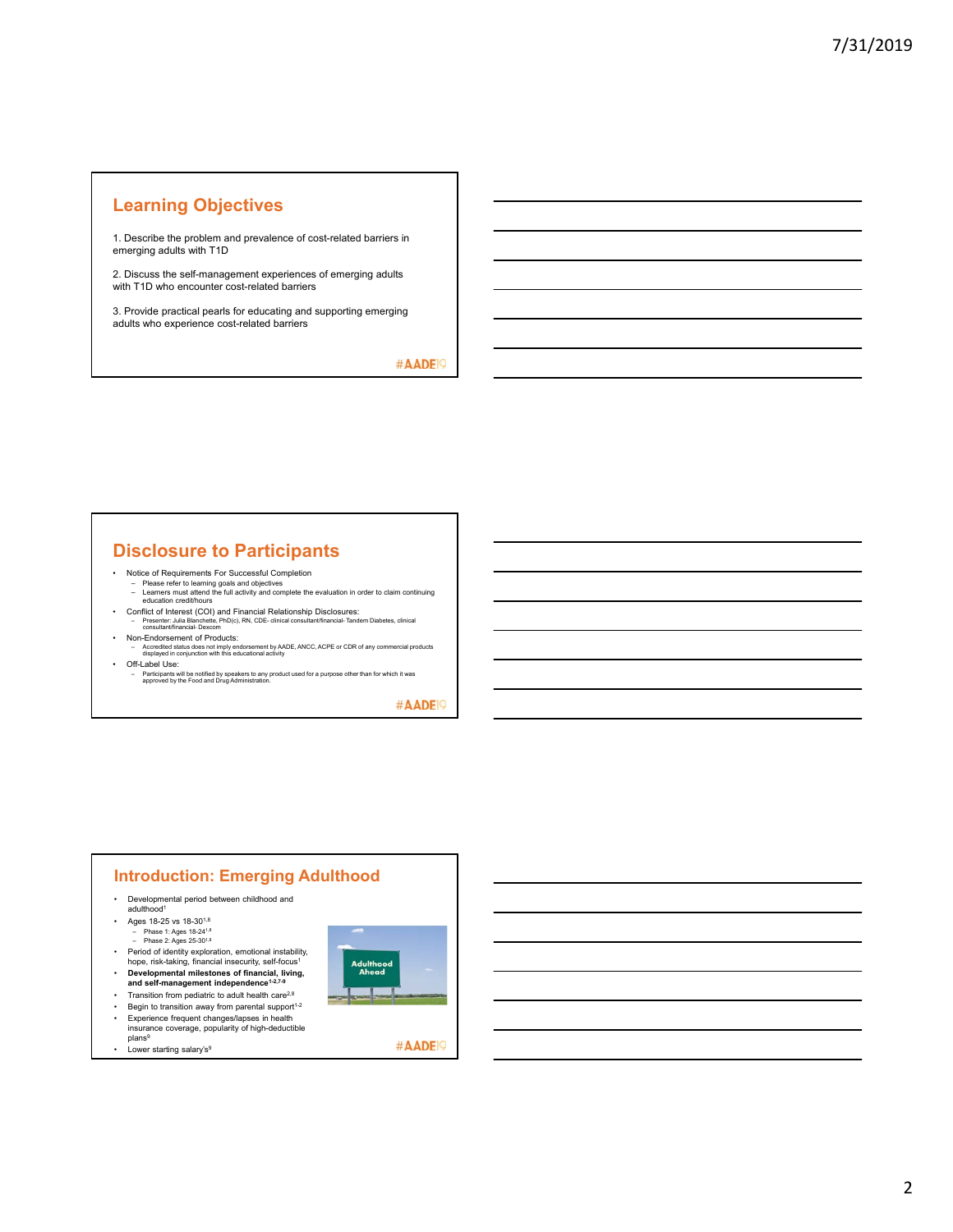



# **Background** É ,,,,,,,,,,,,,,, Reported changes in Novolog list and net **complications<sup>5</sup><br>prices since 2003 (Cefalu et al., 2018)**

#### **Cost-Related Barriers**

- Cost of insulin increased as much as 350% in the past 15  $years<sup>6-7</sup>$ • Diabetes costs can exceed
- \$1,000/month6
- Cost-related financial stress leads to insulin rationing, suboptimal self-management outcomes, and long-term<br>complications<sup>5</sup>

#AADE<sup>19</sup>

## **Study Significance**

#### **Address Research Gaps**

- T1D self-management barriers during emerging adulthood Not fully understood
	- Influenced by barriers such as stress
- Cost-related barriers
	- Remain unexplored in emerging adults with T1D Relevant and potentially detrimental effect on self-management
	-

**Self-Management**

- Improve current self-management education and diabetes care provided to emerging adults with T1D
- Awareness of unique and critical issues relevant to self-management in emerging adults with T1D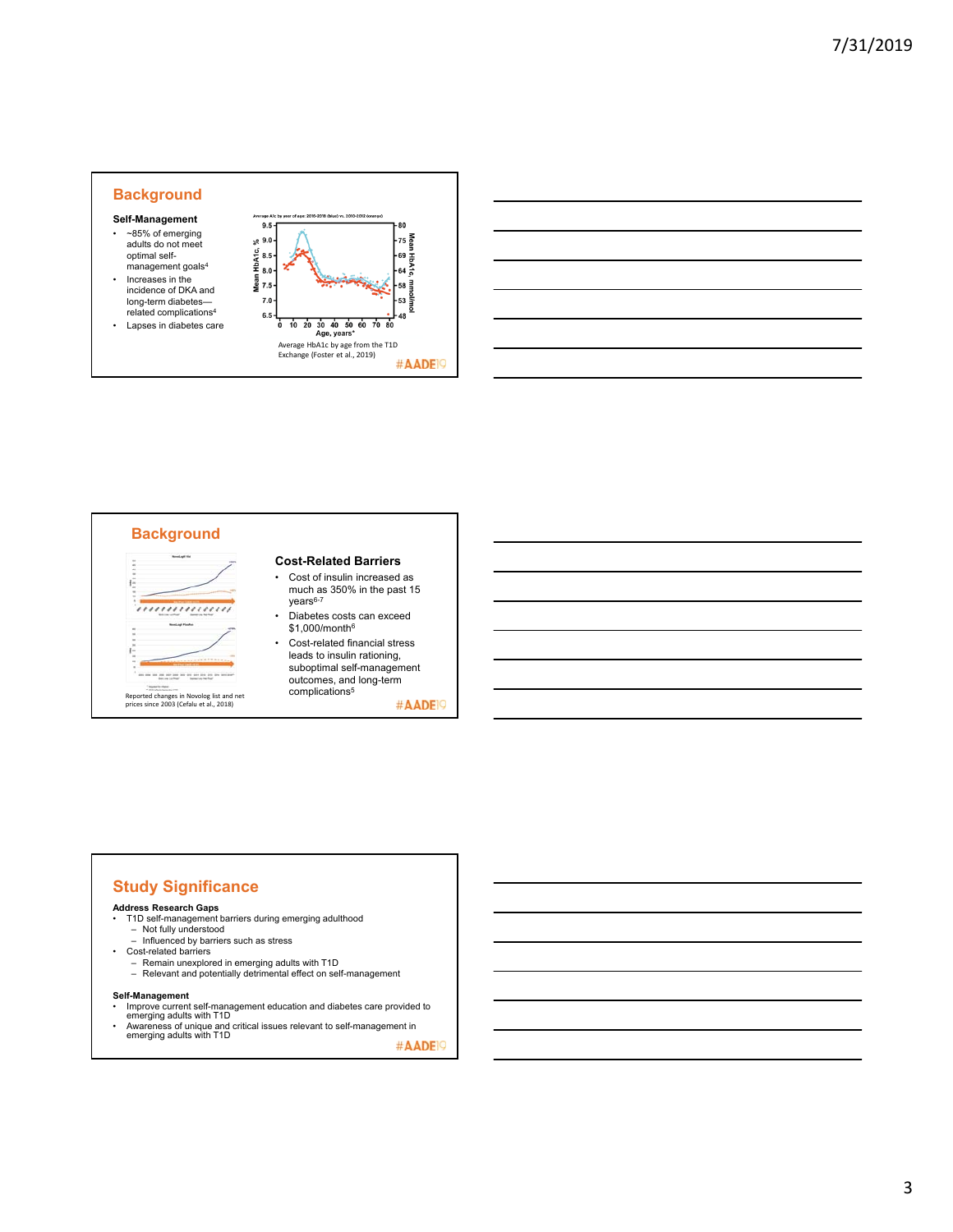## **Study Aims**

• This study aims to describe the prevalence of cost-related barriers to self-management experienced by emerging adults, ages 18-25, with T1D by administration of developmentally tailored, open-ended survey questions.

#AADE<sup>19</sup>



## **Study Design**

- Descriptive
- Cross-sectional
- Secondary analysis (N=267)
	- Parent study (N=500)
	- Financial stress factors, psychological symptoms and selfmanagement outcomes
- Quantitative content analysis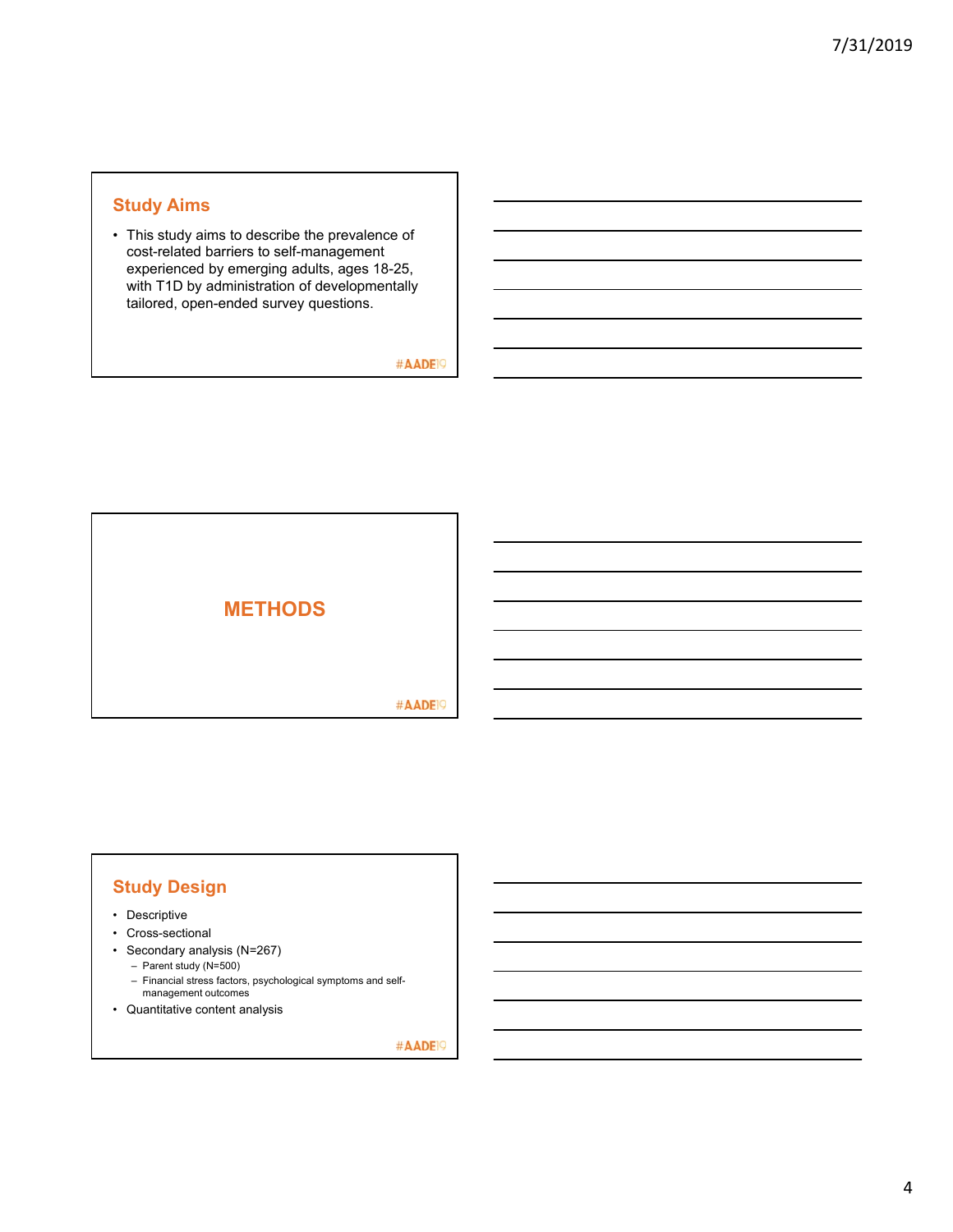## **Sample**

| <b>Inclusion Criteria</b>      | <b>Exclusion Criteria</b>                                |
|--------------------------------|----------------------------------------------------------|
| Diagnosis of T1D               | Inability to answer questions due to<br>cognitive status |
| Current age 18-25              | Inability to read or understand English                  |
| Age of T1D dx $\leq$ 18 years  | Dx of other form of diabetes                             |
| Disease duration of > one year | Pregnancy                                                |
| Valid email address            |                                                          |
|                                |                                                          |

#### #AADE<sup>19</sup>

## **Sample**

#### **T1D Exchange Clinic Registry**

- JAEB Center for Health Research • Largest T1D clinic-based registry in US
- Over 9,000 emerging adults
- Diverse group, wide range of educational levels, socioeconomic statuses, and regions in the United States (77 clinical cites in 35 states)
- Predominately white (non-Hispanic) (77.51%)
- Annual family income of >\$100,000 (25.27%)

#AADE<sup>19</sup>

## **Recruitment**

- Convenience sampling Power analysis for parent study N=146
	-
	-
	- G\*Power Significance level of .05, power of .80, medium effect size of .15 for multiple regression analysis

- **The T1D Exchange**  Sent recruitment email to those who met inclusion criteria Inclusion and exclusion criteria in email
- 
- 
- Description of the research study Contact info for Case Western research team Link to the REDCap platform for informed consent and data collection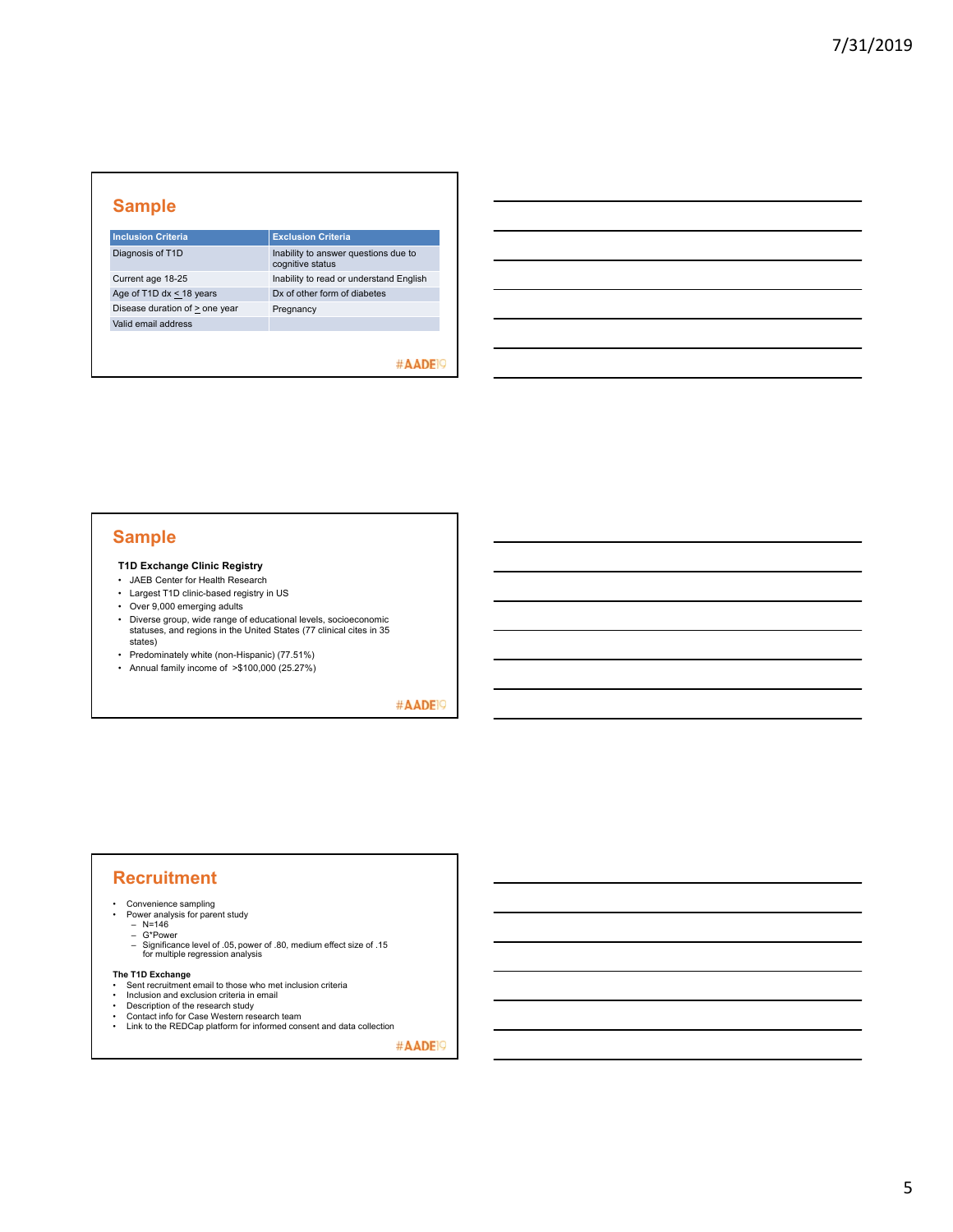## **Data Collection**

#### **REDCap**

- Accessed via participants' personal internet devices
- Cloud-based, secure server
- Informed consent
- Survey administration
- Invitation to answer additional open-ended questions regarding experiences with the cost of diabetes at survey completion

#AADE<sup>19</sup>

## **Open-Ended Questions**

#### **Emerging Adults**

• Developmentally prone to omitting or providing conservative responses to open-ended, personal questions

#### **Survey Questions**

• Normalized cost-saving behaviors to encourage open, honest and comfortable responses

#AADE<sup>19</sup>

#### **Open-Ended Questions**

- (1) In order to save money, some people have rationed insulin and diabetes supplies. Describe your experiences with this.
- (2) Some people report using expired insulin or supplies. Tell me about your experiences with this.
- (3) Describe your experiences with refilling prescriptions for insulin or diabetes supplies. Specifically, what difficulties have you experienced refilling prescriptions?
- (4) Some people report reusing needles and diabetes supplies. What experiences have you had with this?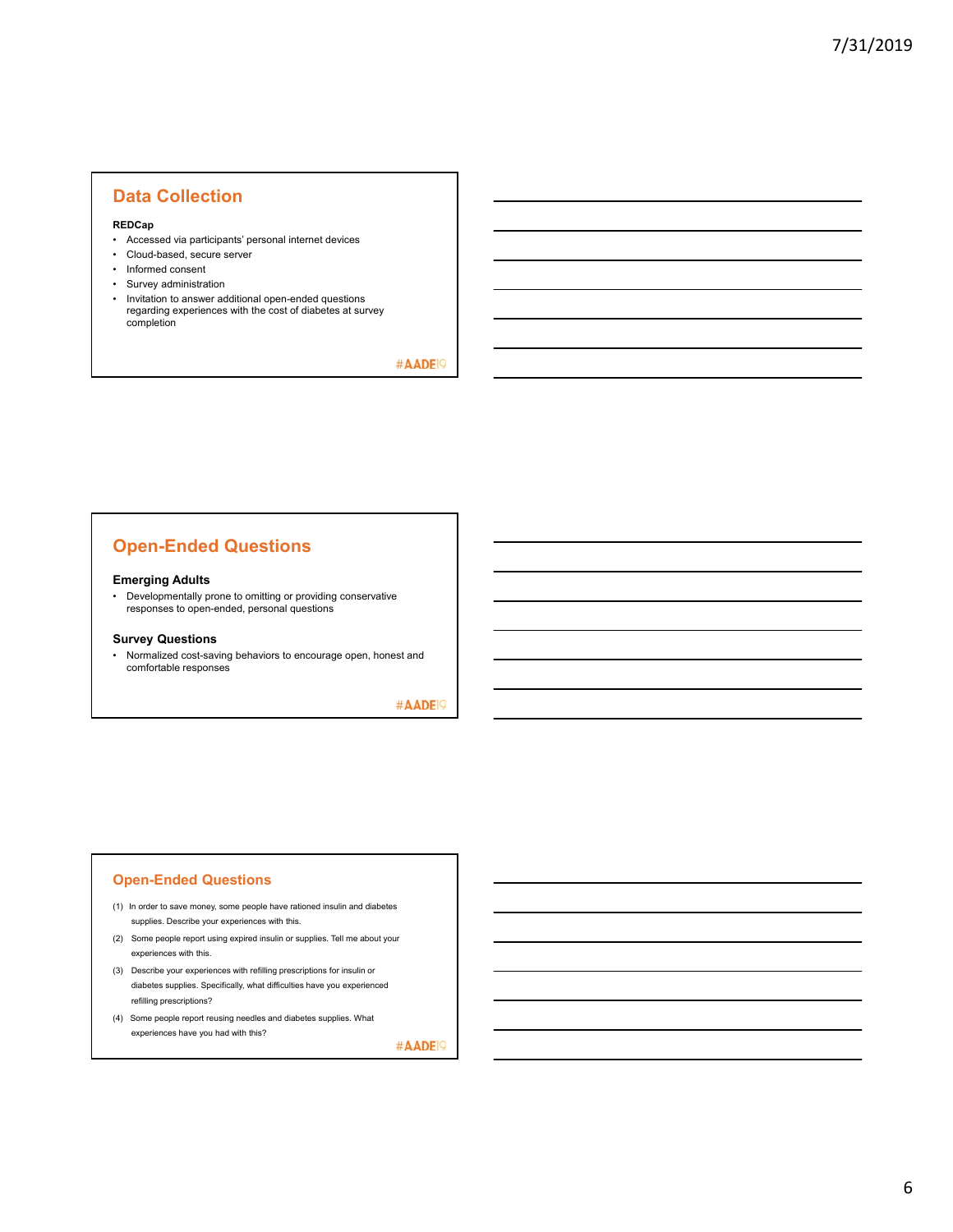## **Analysis**

- Coded dichotomously
	- Did not ask yes/no question, was open-ended
		- Almost all responses were able to be categorized and coded into…
			- Provided examples of experiences/Yes (1)
			- Did not provide examples of experiences/No (0)
- Descriptive statistics
	- Qualitative: Content frequencies – Demographics: Frequencies



| <b>Characteristics</b>          |              |
|---------------------------------|--------------|
| Age in years, mean (SD)         | 22.16 (1.84) |
| Gender, n (%)                   |              |
| Female                          | 167 (63.5)   |
| Male                            | 96 (36.5)    |
| Education, n (%)                |              |
| <b>High School diploma</b>      | 31(11.7)     |
| Some college/associate's degree | 137 (51.7)   |
| Bachelor's degree or higher     | 97 (36.6)    |
| Annual Income, n (%)            |              |
| $<$ \$25.000                    | 179 (66.8)   |
| \$25,001-\$49,999               | 56 (20.9)    |
| \$50,000-\$74,999               | 21(7.8)      |
| >\$75,000                       | 12(4.5)      |

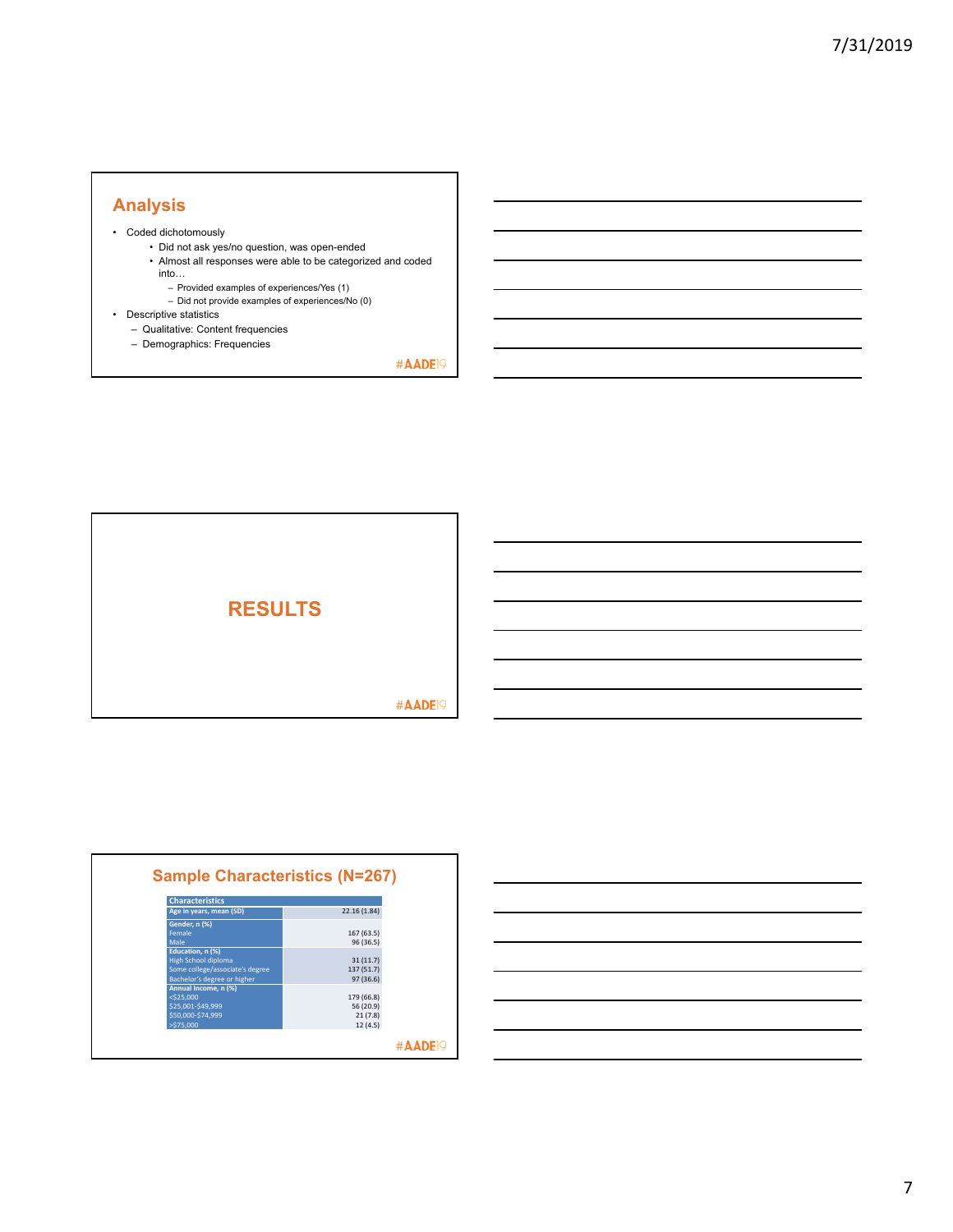| <b>Characteristics</b>        |               |  |
|-------------------------------|---------------|--|
| Living situation, n (%)       |               |  |
| Parents/family                | 97 (48.7)     |  |
| Partner/spouse                | 44 (22.1)     |  |
| <b>Roommates</b>              | 38 (19.1)     |  |
| Independently                 | 20(10.1)      |  |
| Employment, n (%)             |               |  |
| <b>Full-time employed</b>     | 88 (32.8)     |  |
| Part-time employed, full time | 83 (31.0)     |  |
| student                       | 42 (15.7)     |  |
| Student                       | 29 (10.8)     |  |
| Unemployed                    | 26(9.7)       |  |
| Part-time employed            |               |  |
| Race, n (%)                   |               |  |
| White, non-Hispanic           | 220 (87.3)    |  |
| Hispanic/Latino               | 21(8.3)       |  |
| <b>Black/African American</b> | 8(3.2)<br>#AA |  |

|                                                             |  |  | __ |
|-------------------------------------------------------------|--|--|----|
| <u> 1989 - Johann Stoff, amerikansk politiker (d. 1989)</u> |  |  |    |
|                                                             |  |  |    |







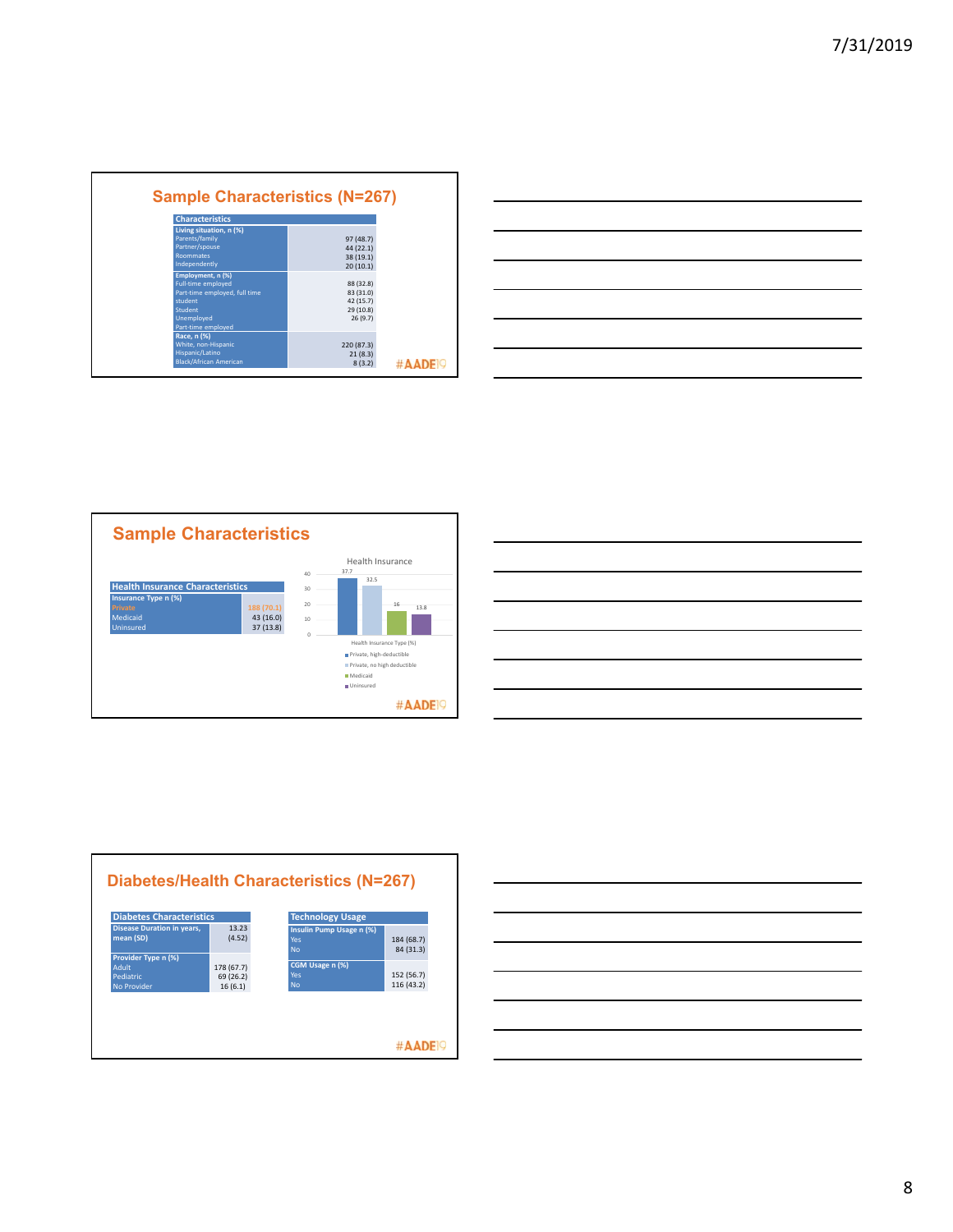



## **Qualitative Content Analysis**

| Provided examples of experiences/yes         | $\mathsf{n}$ | %    |  |
|----------------------------------------------|--------------|------|--|
| Q1. Difficulty refilling insulin or supplies | 192          | 71.9 |  |
| Q2. Reusing needles and other supplies       | 183          | 70.9 |  |
| Q3. Using expired insulin or supplies        | 130          | 53.1 |  |
| Q4. Rationing insulin or supplies            | 105          | 43.4 |  |
|                                              |              |      |  |
|                                              |              |      |  |
|                                              |              |      |  |

**Q1. Describe your experiences with refilling prescriptions for insulin or diabetes supplies. Specifically, what difficulties have you experienced refilling prescriptions?**

**Provided examples of experiences/Yes (n=192, 71.9%)**

**Examples**

"Sometimes the insurance company makes you change insulin brands… they only let you have so much a month and prices are outrageous, causing me to have to ration out my insulin."

"I have had difficulty with filling prescriptions and keeping the cost affordable. They often don't want to accept the manufacturer's coupon I have. It is always a battle."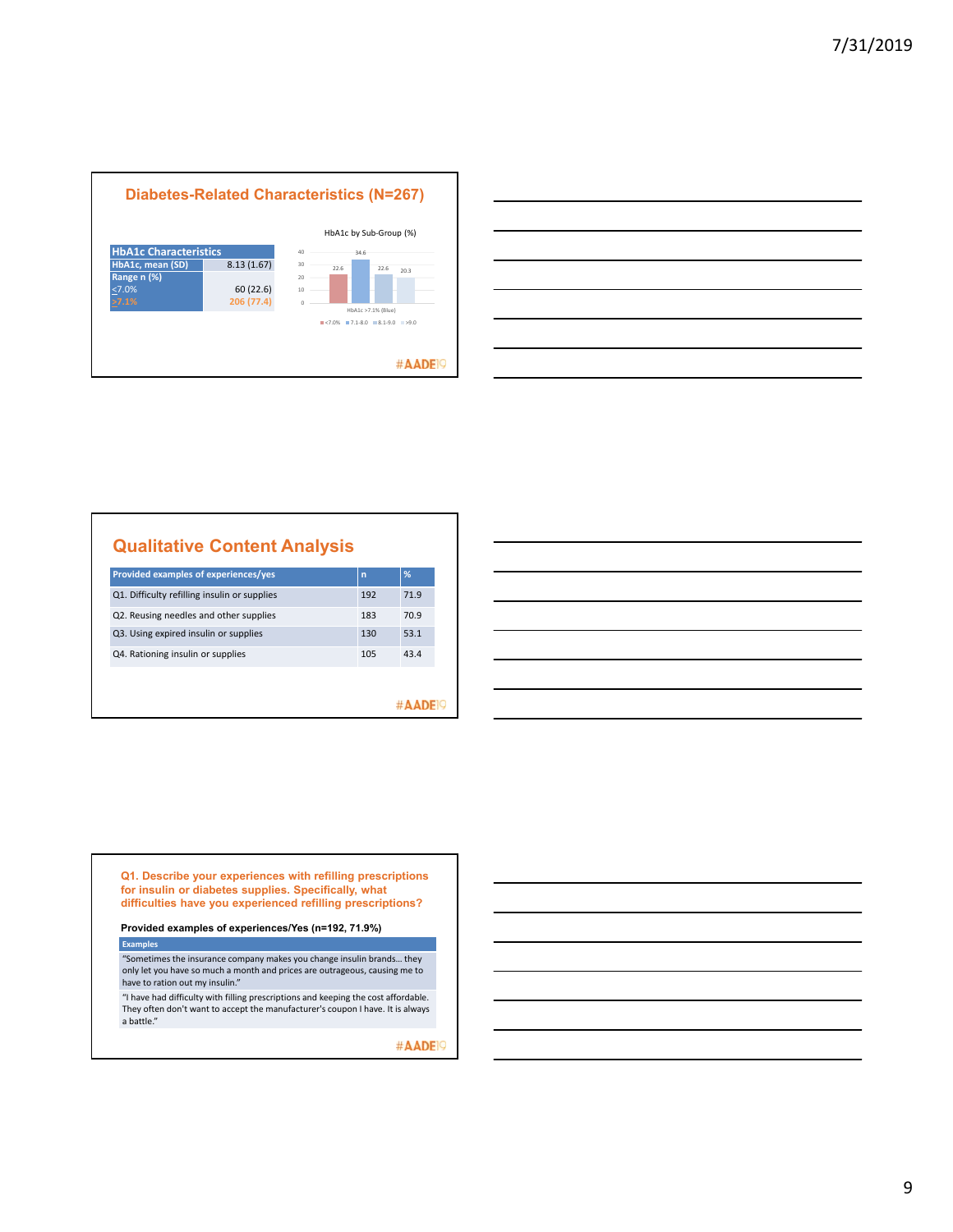**Q1. Describe your experiences with refilling prescriptions for insulin or diabetes supplies. Specifically, what difficulties have you experienced refilling prescriptions?** 

**Did not provide examples of experiences/No (n=75, 28.1%) Examples**

"My parents have done my prescriptions up to this point, I'm worried I don't know what to do."

"None. My mother does it."

#AADE<sup>19</sup>

**Q2. Some people report reusing needles and diabetes supplies. What experiences have you had with this?**

**Provided examples of experiences/Yes (n=183, 70.9%) Exam** 

"I reuse needles all the time. Feels like a waste to not reuse them."

"I have used insulin pump sites longer than intended because insurance/financial issues."

#AADE<sup>19</sup>

**Q2. Some people report reusing needles and diabetes supplies. What experiences have you had with this?**

**Did not provide examples of experiences/No (n=75, 29.1%)** 

**Examples** "I do not reuse needles, I just won't test if I don't have money to buy new ones."

"I have not reused needles or diabetes supplies, the health risks associated with that are too great to chance."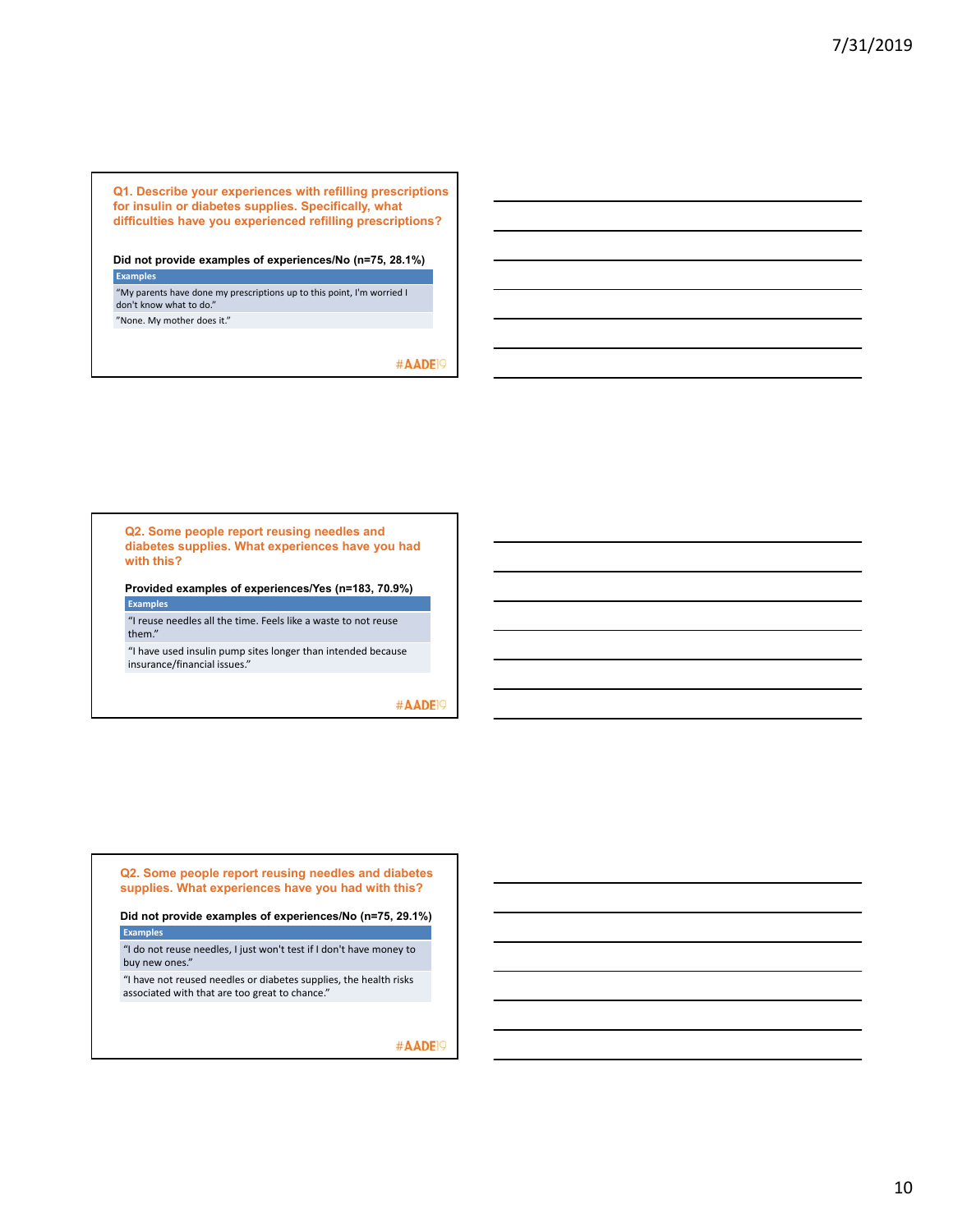**Q3. Some people report using expired insulin or supplies. Tell me about your experiences with this.**

#### **Provided examples of experiences/Yes (n=130, 53.1%) Examples**

"Desperate times call for desperate measures. If that's all you have, it's a better option than dying."

"I have used expired insulin from the past, especially if lapses between insurance coverage or employment."

"If I have the insulin, I will use it no matter if it's expired or not. It's just too valuable to me."

#AADE<sup>19</sup>

**Q3. Some people report using expired insulin or supplies. Tell me about your experiences with this.**

**Did not provide examples of experiences/No (n=115, 46.9%) Examples** 

"No because my mom usually stocks up in case there is a shortage or if it is overpriced."

"No. I don't have supplies long enough for them to expire."

#AADE<sup>19</sup>

**Q4. In order to save money, some people have rationed insulin and diabetes supplies. Describe your experiences with this.**

**Provided examples of experiences/Yes (n=105, 43.3%)** 

**Examples** 

"I ration carbs the last week of the month to conserve insulin." "Sometimes I will run my blood sugar a little high to make the insulin last longer."

"I was definitely rationing insulin when I was paying out of pocket last year. Was a scary experience."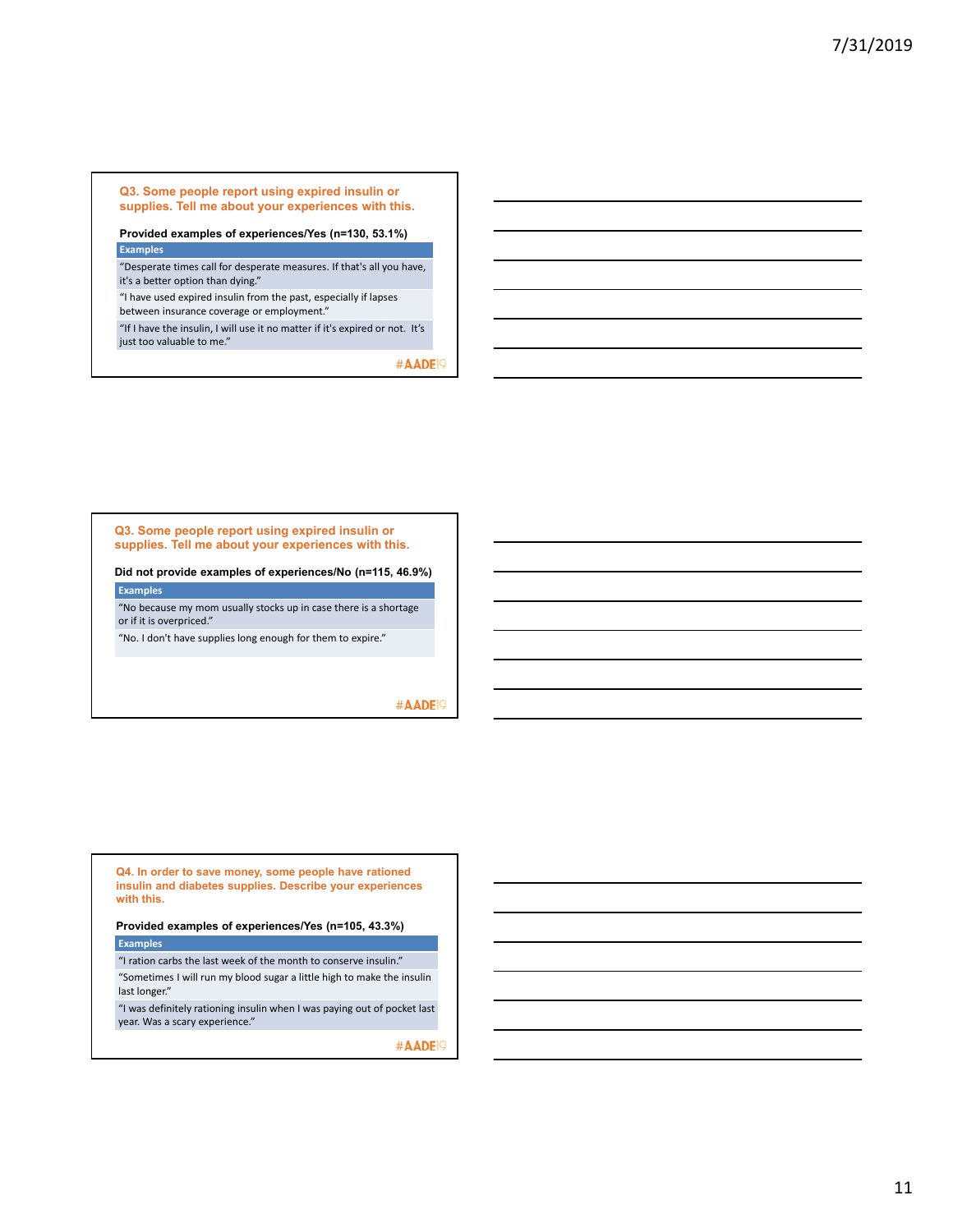**Q4. In order to save money, some people have rationed insulin and diabetes supplies. Describe your experiences with this.**

**Did not provide examples of experiences/No (n=137, 56.6%) Examples** 

"Luckily, I have been able to do the opposite and stockpile insulin and supplies when they are affordable."

"Thankfully I haven't had to do this. I worry that when I no longer have my mom's insurance I will have to."

I am fortunate that I have not had to do this, but it is something I worry about. If I did not live with my parents I don't think I could afford the cost of an apartment and my medical supplies.

#AADE<sup>19</sup>

## **DISCUSSION: CLINICAL PRACTICE PEARLS**

#AADE<sup>19</sup>

## **Clinical Implications**

- It is vital for diabetes educators to be aware of barriers when setting self-management goals with emerging adults with T1D
- **Open the discussion, assess for cost-related barriers**
- Prepare for financial emergencies
	- Provide resources
	- Back-up plan
	- Strategies to navigate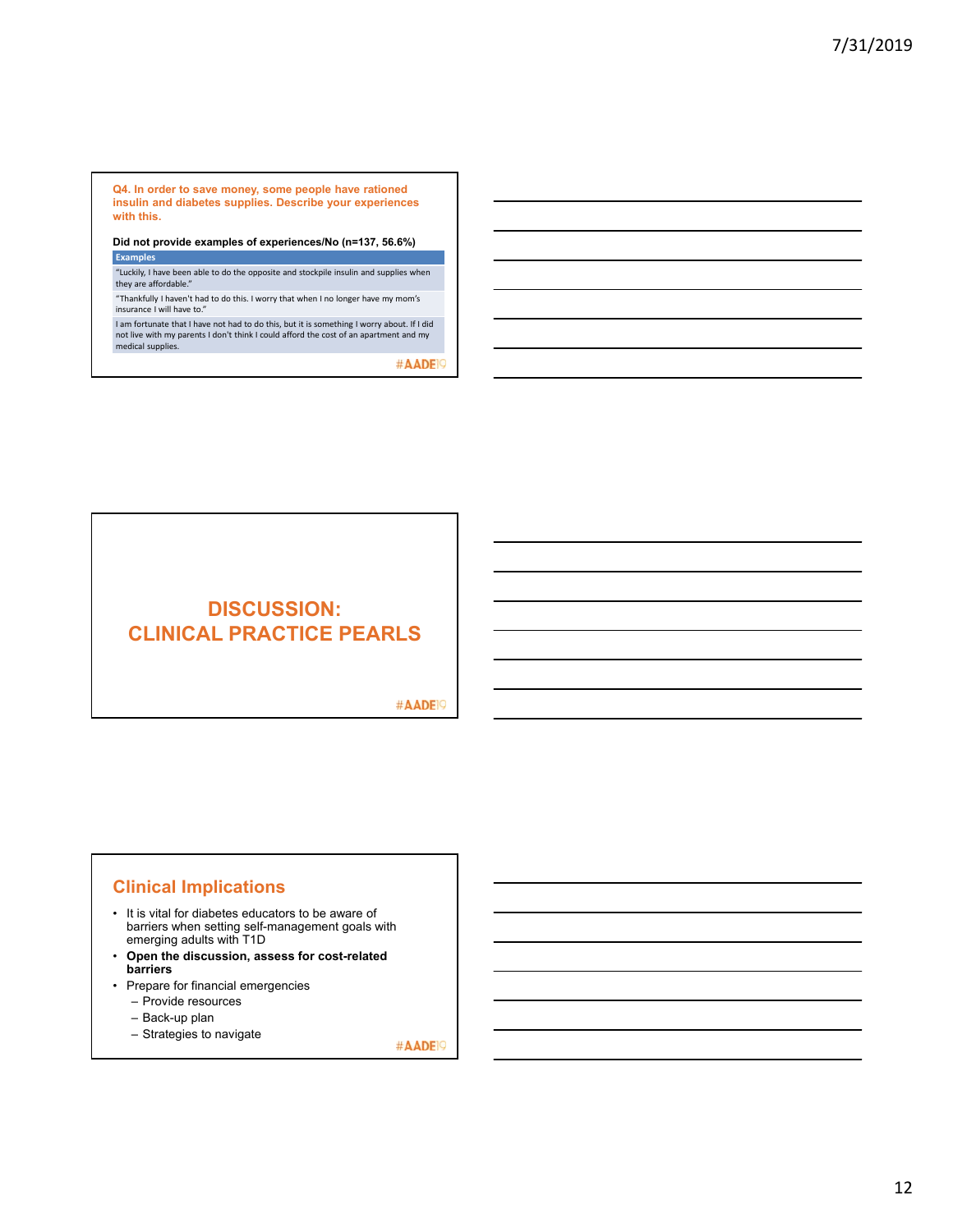## **Practice Pearls**

**Financial Assistance Resources (for PWD and providers)**

- 
- AADE Insulin Cost Savings Resource Guide Break down by medication type Copay cards, other financial resources Tips for maximizing savings
	-
- AADE Accessibility and Affordability Resources
	-
	-
	-
	- Insulin affordability resource<br>- Affordable insulin project<br>- AACE prescription savings directory<br>- T1D Health Insurance Guide (JDRF)<br>- Patient assistance resources from Eli Lilly<br>- AADE Tip Sheet: Non-Medical Switching:
		- #AADE<sup>19</sup>

#### **Resources**

AADE Cost-Saving Resource Guide: https://www.diabeteseducator.org/docs/defaultsource/practice/educator-tools/insulin-cost-savingresources-3-4-19.pdf

AADE Accessibility and Affordability Resources https://www.diabeteseducator.org/practice/educatortools/app-resources/affordability-resources

#AADE<sup>19</sup>

## **CONCLUSIONS**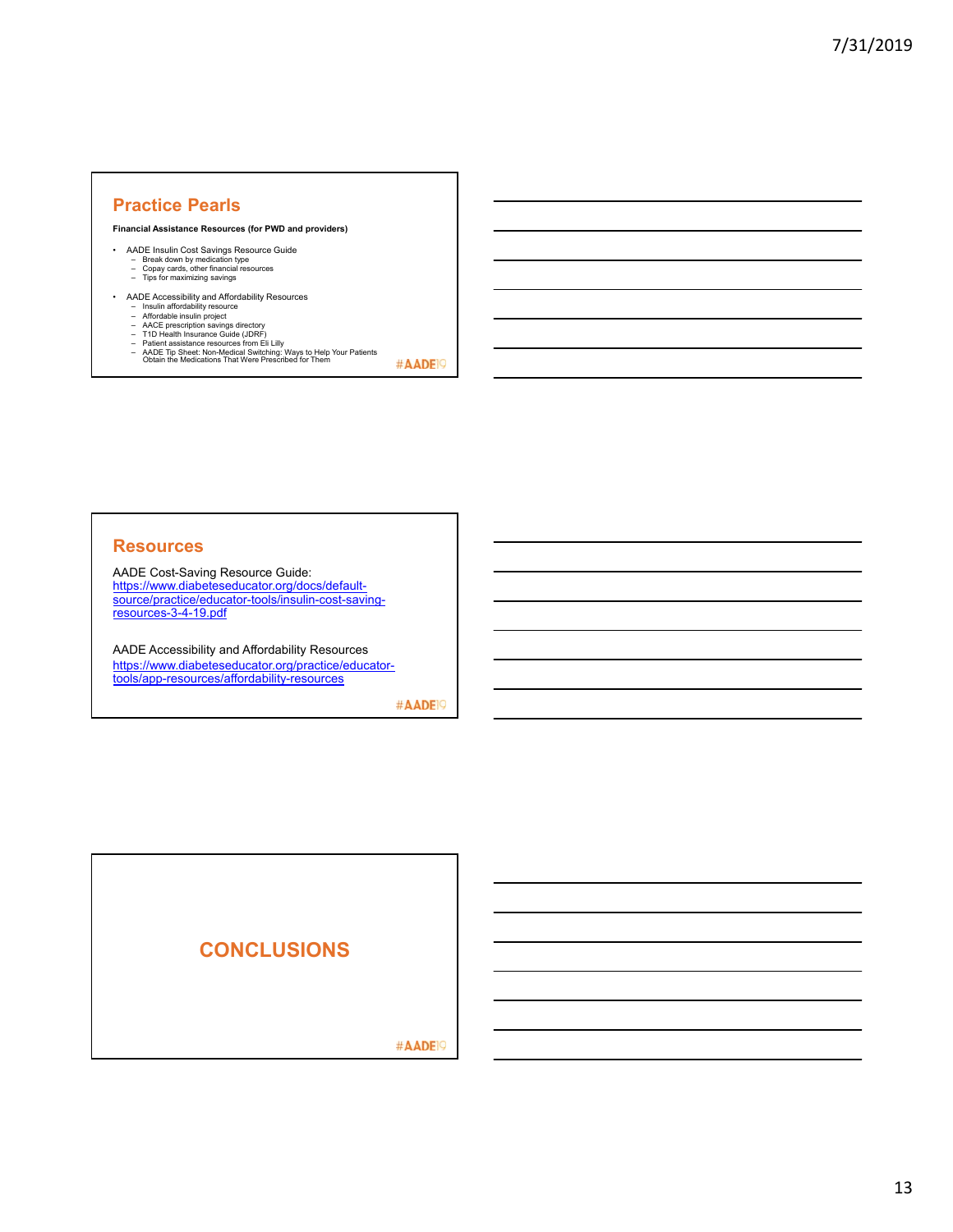| <b>Limitations</b>                                             |
|----------------------------------------------------------------|
| Cross-sectional                                                |
| Bias- self-selected group,<br>motivated due to study topic     |
| Beginning stages of analysis (not a<br>full thematic analysis) |
|                                                                |

## #AADE<sup>19</sup>

## **Future Research**

- Further investigate cost-related self-management barriers in this population and other diabetes populations
- Parent study
	- Perform thematic analysis of the qualitative data
		- What are common themes in refill difficulties, rationing reusing and expired supplies? – Mixed methods with qualitative responses
	- Correlational, descriptive analysis of financial stress factors, psychological symptoms and self-management outcomes

#AADE<sup>19</sup>

## **Conclusions**

- Majority of emerging adults with T1D in this study reported cost-related barriers and altered selfmanagement decisions and behaviors
- Recommendations for Diabetes Educators
	- Advocate for policies that support accessible and affordable diabetes care
	- Increase awareness of cost-related barriers in the clinical setting – Deliver developmentally tailored diabetes education and care to emerging adults